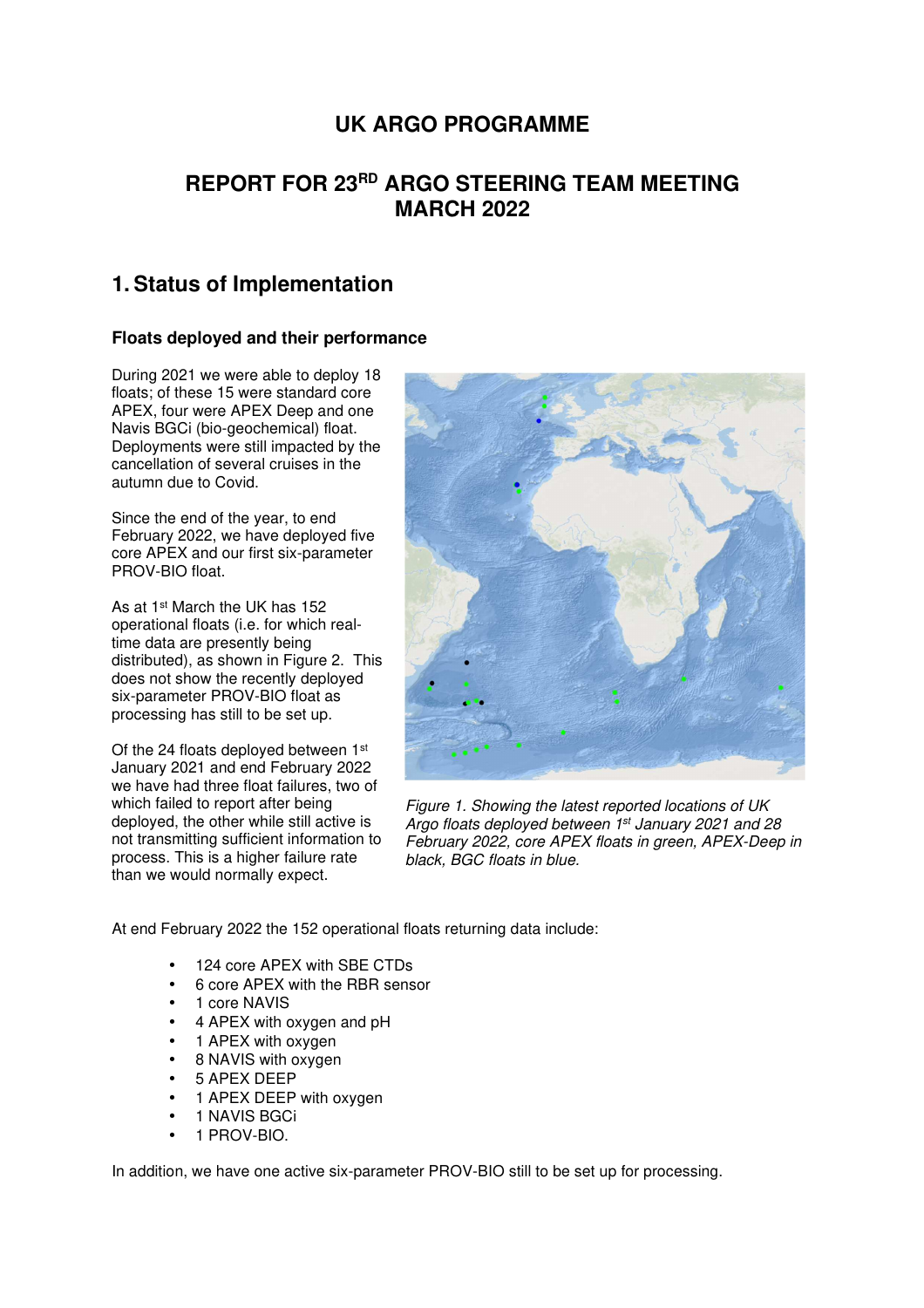

Figure 2. Showing the locations of all UK floats delivering data in red with the global network of  $\sim$ 3,900 floats in green, as at 1 March 2022.

### **Technical problems encountered**

#### APEX Core

We had deployed 16 APEX floats that are at risk of a fast salty drift, these were deployed before the problem was known. We still have five undeployed APEX floats that are at risk of the fast salty drift problem that have yet to be returned to Teledyne Webb (three of these are in South Africa).

#### APEX Deep

As noted above UK deployed four APEX Deep in 2021, all in the Argentine Basin. All four are presently working together with two APEX Deep deployed in 2020. We are still awaiting delivery of a Deep SOLO ordered last year. There are no plans to buy any more deep floats at present.

#### Bio-geochemical Argo

We presently have two active BGC floats. The Navis BGCi that was deployed in November 2020 near the Porcupine Abyssal Plain (PAP) mooring appears to be working well and the data look good. However, the NAVIS BGCi deployed near PAP in April 2021 failed to report, despite SeaBird engineers clearing the float for deployment when asked to review the lab test data. The 11 PROV-BIO floats purchased by PML in 2013 have all shown good longevity, with one that was deployed in December 2015 still active having made over 330 cycles. One of the floats from that batch has been recovered and awaiting refurbishment. As noted earlier we deployed our first 6-parameter PROV-BIO float in early 2022 with another two due to go in shortly. A further five 6-parameter BGC floats are in stock at NOC for deployment later this year.

#### APEX floats with RBR CTD

We procured our first six APEX-RBR floats in 2015. Five were deployed with three early failures, the other two are still operating having made over 200 cycles. Two RBR-L3 replacements for the early failures were provided in 2020 and the sixth was upgraded to L3, these were deployed in the North Atlantic in December 2020 alongside one new APEX-RBR-L3, all four APEX-RBR-L3 are presently operating normally. The data are being made available to Mat Dever at RBR, two of the floats have been put onto 1Hz sampling in the top 100 dBar. We have three other APEX-RBR-L3 available, two of which are out for deployment, with five new ones in the float order to be delivered in March.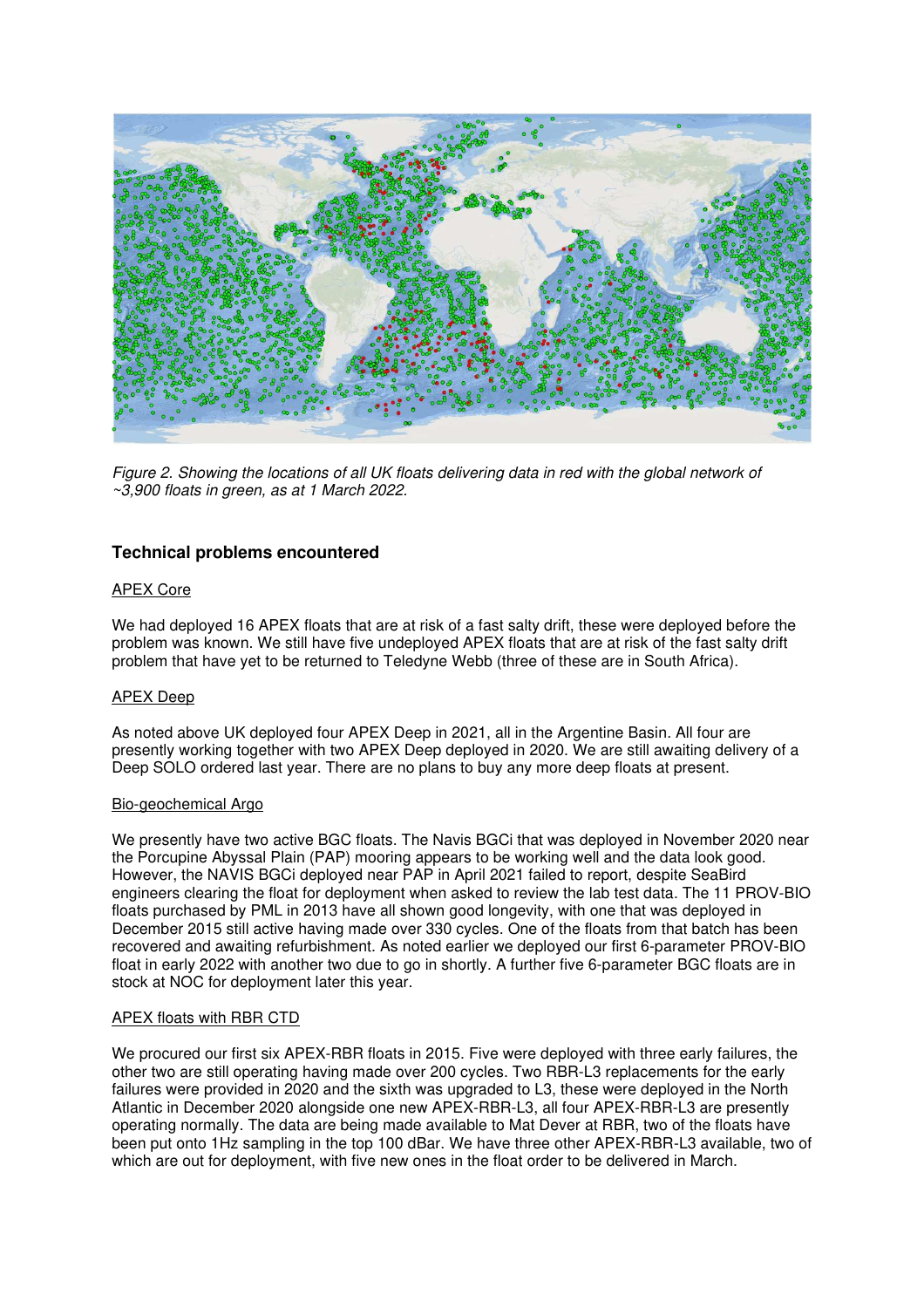## **Status of contributions to Argo data management**

#### Real-time data processing

At 1<sup>st</sup> March 2022 the British Oceanographic Data Centre (BODC) were processing data from 152 active UK floats, 18 Irish floats and 59 Euro-Argo MOCCA floats. Work remains to deliver the UK BGC data to the GDACs, and this will be a high priority for the coming year.

Real-time processing is run four times a day with NetCDF files distributed to the GDACs and the Met Office, where the BUFR files are generated and disseminated on the WMO Global Telecommunications System (GTS). The capability now exists to include supplementary profiles and oxygen into the BUFR files. However, we have not yet been able to progress the extension of the BUFR capability to include other biogeochemical variables. Within the Euro-Argo RISE project, UK Argo is also developing real-time tests for BBP, as well as a technique for producing uncertainty estimates for BBP.

#### Delayed-mode QC processing

#### **Core Argo**

At 1st March 2022 BODC had delivered 94,684 profiles from UK floats, of which 75,992 profiles have been subjected to delayed-mode QC. This represents 80% of all profiles, and 82% of eligible profiles (i.e. all profiles from expired floats and profiles over one-year old from active floats). From February 2021 up to 9th March 2022 BODC analysed and delivered to the GDAC in delayed mode 13,294 profiles (from 93 floats).

BODC supported the UK and Irish Argo programs, data for which are managed by the BODC Argo Data Assembly Centre (DAC) function. Recently BODC performed DMQC analysis of eight Irish Argo floats and submitted them to the GDAC.

BODC actively contributed to activities related to the Abrupt Salty Drift (ASD) group, focusing on estimating the best practices, guidance and examples of data affected by salinity sensor drift to produce optimal adjustment in delayed-mode. This involved contributing to updating the shared list of floats affected by the salty drift and reviewing documentation related to the draft version of best practices for DMQC operators of core Argo floats.

BODC continued development works related to the conversion of the DMQC software (OWC package) from Matlab to Python. The works were focused on improving the code performance, readability and fixing any remaining known issues that arrived during testing the floats. The next steps to finalize the project are to continue the User Acceptance Testing involving the broader Argo community, improve code readability and enhance functionality related to configuration and code design. The progress of works has been demonstrated at the 22nd ADMT meeting.

#### **Deep Argo**

NOC and BODC, have also played a key role in coordinating the development of deep Argo mission. This covers contributions in compiling the new procedures for the real-time QC flag scheme and Realtime adjustments on Deep Argo vertical profiles and procedures for DMQC of Deep Argo salinity data.

BODC has started development work on automatically applying the CpCor correction for pressure effects on conductivity data of deep Argo floats (>2000 dbar) in the real-time QC process which was recommended by the Deep Argo team earlier in 2021. This step is required to perform further analysis of deep Argo floats in delayed mode. BODC is planning to implement the delayed-mode procedures for DMQC analysis of Deep Argo floats in 2022.

BODC and NOC have been actively involved in the coordination and organisation of DMQC for deep ocean data as a part of the EuroArgo Rise WP3, Task 3.2. This involved organisation and coordination of the intermediate meeting with other European partners within the task and providing a regular update of progress to the reporting body.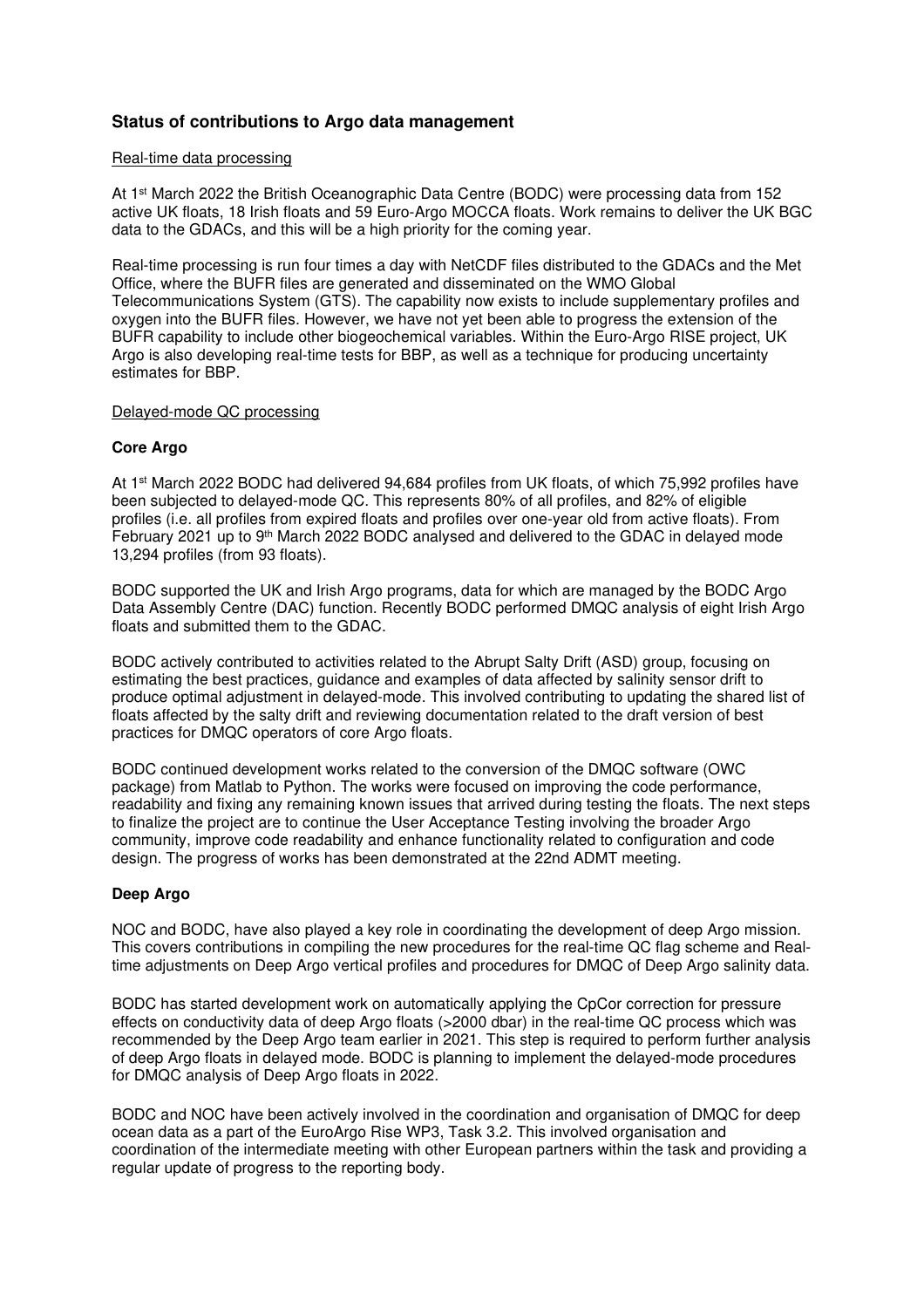BODC and NOC were strongly involved in the co-organisation of the BGC and 3rd Deep Argo workshop.

#### **BGC Argo**

BODC has not been able to make progress with DMQC of the UK BGC floats due to a long-term absence in the team, which has limited availability of staff working in the Argo group over a prolonged period.

BODC contributed to reviewing the report for the Euro-Argo RISE WP4 deliverable of enhancing the current oxygen QC.

A significant focus in the coming year will be to progress DMQC training in the analysis of Oxygen parameter to be able perform DMQC analysis of BGC floats. This activity is a part of the Euro-Argo RISE project WP4.

#### **Southern Ocean Argo Regional Centre (SOARC)**

SOARC activity has been limited to efforts that are happening towards deliverables in Euro Argo RISE WP5. BODC and NOC have been working to establish a method of regional data quality assessment in the Southern Ocean. (i) BODC reviewed and tested the currently available tools for the classification of the Argo profiles located in the Southern Ocean (SO). The classification method aims to improve the quality control analysis of Argo floats by reducing the impact of selected reference data from other zones in the SO during the quality checks of salinity data. (ii) BODC and NOC implemented and operationalized in BODC the float classification tool based on the machine learning developed in Ifremer. The method is called the PCM (Profile Classification Model) and its output is used to perform the OWC analysis. (iii) BODC and NOC are working on a quality assessment of Argo floats in d-mode, in the Southern Ocean performed by PIs and DMQC operators from various DACs. The current works aim to review the fleet from the Atlantic sector (70˚ W to 30˚E). (iv) BODC reviewed the quality assessment method of delayed mode quality control of Argo floats used in the Coriolis Argo Regional Center and implemented some of their procedures which are also appropriate for the Southern Ocean floats.

Due to the long term absence of the BODC Argo Lead, who is also a lead of the SOARC Argo group, progress on wider SOARC Partnership activities has stalled.

#### Research cruise CTD data

When the UK notifies float deployments with OceanOPS, we include any information about nearby or simultaneous CTD casts if the scientists on board the deploying ship provide this. It is written in the Description free text box in the notification form.

## **2. Funding and human resources**

The UK Argo programme is undertaken by a partnership between the Met Office, the National Oceanography Centre (NOC, which includes BODC) and Plymouth Marine Laboratory (PML). The Met Office are responsible for programme management and coordination, procurement of core floats, organizing float deployments, preparation of floats for deployment, telecommunications (costs) and international funding contributions (OceanOPS and Euro-Argo). NOC and BODC have responsibility for Argo science and data management respectively. NOC have the lead on deep Argo and PML play a leading role in the expansion of the UK programme into BGC-Argo.

### **Funding**

UK funding for Argo comes through various channels – the Met Office, NOCS and PML. Both the Met Office and NERC (Natural Environment Research Council) funding originates from BEIS (Department for Business, Energy and Industrial Strategy).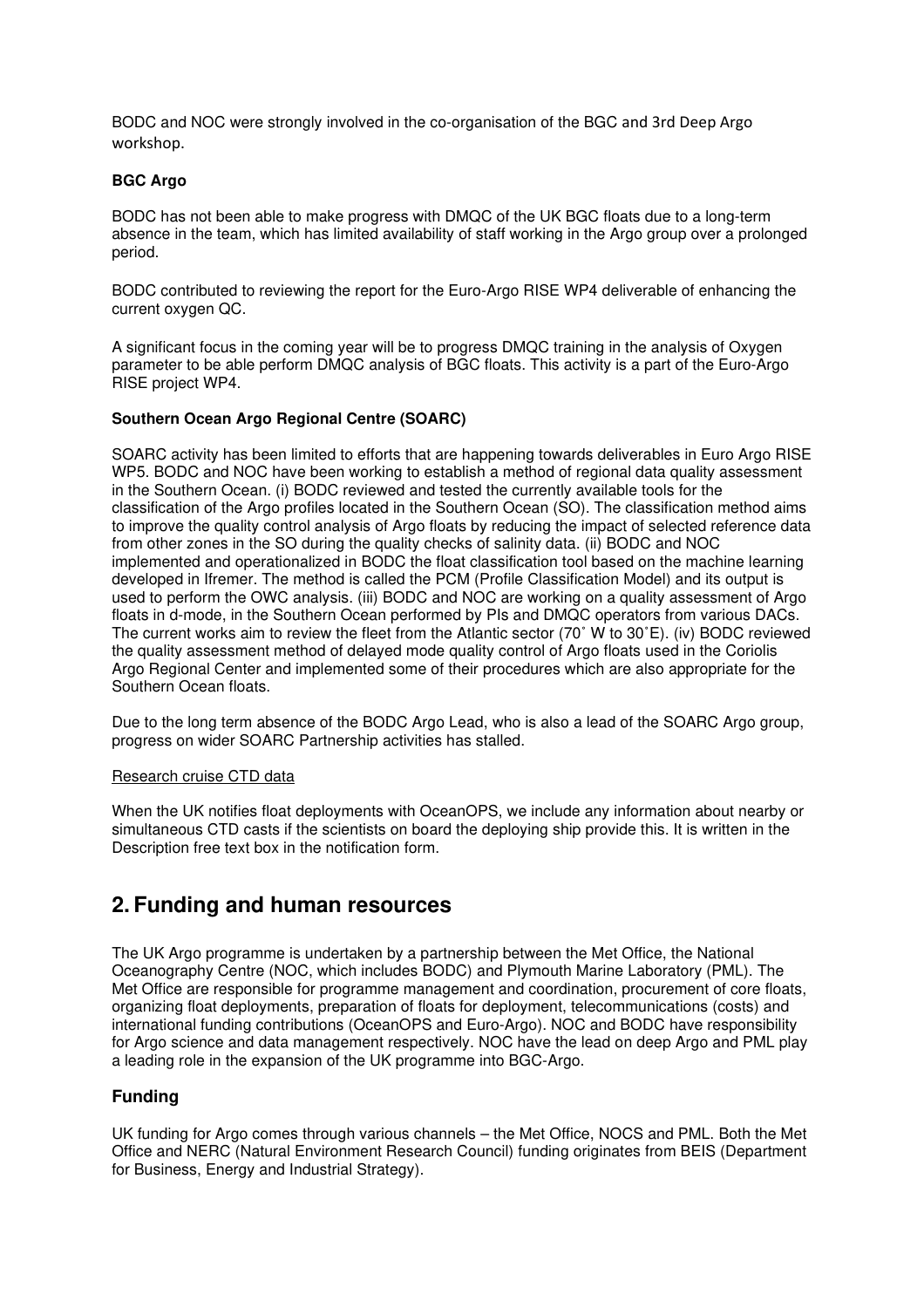Argo funding to the Met Office is presently provided directly from BEIS mainly through the Hadley Centre Climate Programme (HCCP), but with an additional contribution through the Public Weather Service Programme. The HCCP workplan and funding for 2021 to 2024, which has been approved by BEIS and Defra (Department for Environment, Food and Rural Affairs) includes UK Argo funding for the period April 2021 to March 2024. From 2020 onwards all new floats have been with Iridium telecoms. The regular funding for FY2021 has allowed for the purchase of 17 core APEX floats, however additional in-year funding has enabled the purchase of a further 39 core APEX floats which should be delivered in March 2022. This means we will have in stock enough floats to maintain the UK Argo contribution to core Argo for three years even if (in the unlikely event) future funding is curtailed. In addition, two PROV-BIO floats have been ordered through the Euro-Argo ERIC for the PICCOLO (Processes Influencing Carbon Cycling: Observations of the Lower limb of the Antarctic Overturning) project led by the University of East Anglia.

NERC funding for Argo is primarily directed through NOC under National Capability (NC) funding lines which cover Argo data management (through NC Environmental Data Services funding of BODC) and Argo science. In March 2021, NERC and NOC announced an investment of £3.7 million to begin building the UK Atlantic Sector BGC Argo Network (ASBAN-UK) where NOC will deploy ~30 sixparameter BGC floats in the Atlantic Ocean over the next three years as part of the UK Argo programme, the first of these was deployed in February 2022. Non-NC funding is also provided through participation in EU-funded Argo-related projects.

Our aspirations are to contribute 10% of each of the BGC and Deep Argo arrays, and to continue to provide 5% of the Core floats deployed. This could be achieved by deploying 25 BGC floats per year, with a projected lifetime of four years this would lead to a sustained fleet of 100 BGC floats. Deployment of 25 each of Deep and Core floats per year, with a five-year lifetime would ramp up to a sustained fleet of 125 of each float type. The UK would then maintain a fleet of 350 floats (100 BGC, 125 each Core and Deep), about 8% of the total anticipated global fleet. However, funding for this, at around five times the present level, is not in place and would require significant additional investment primarily from BEIS.

#### **Human resources**

Staff members working on UK Argo, their institution and effort on Argo during 2021 are given below; this will have been remained below normal years effort due to Covid-99 lockdowns and associated home-schooling demands. BODC staffing levels have been hit with the long-term absence (Sept 21 to date) of the Argo lead staff member, which has impacted the team. They have secured some additional time from another NOC team member to help meet priority deliverables, but this has not fully filled the time or skillset gap.

Met Office – 0.56 FTE Jon Turton, Fiona Carse, John Hankins

NOC, Southampton – 0.25 FTE (estimated) Brian King, Nathan Briggs

NOC, BODC – 3 FTE

Primarily Matt Donnelly (part of the year), Kamila Walicka, Clare Bellingham and Violetta Paba, with others providing additional support, like Clive Neil, BODC software developer team for short, 2 weeks development works

 $PML - 0.1$  FTE Giorgio Dall'Olmo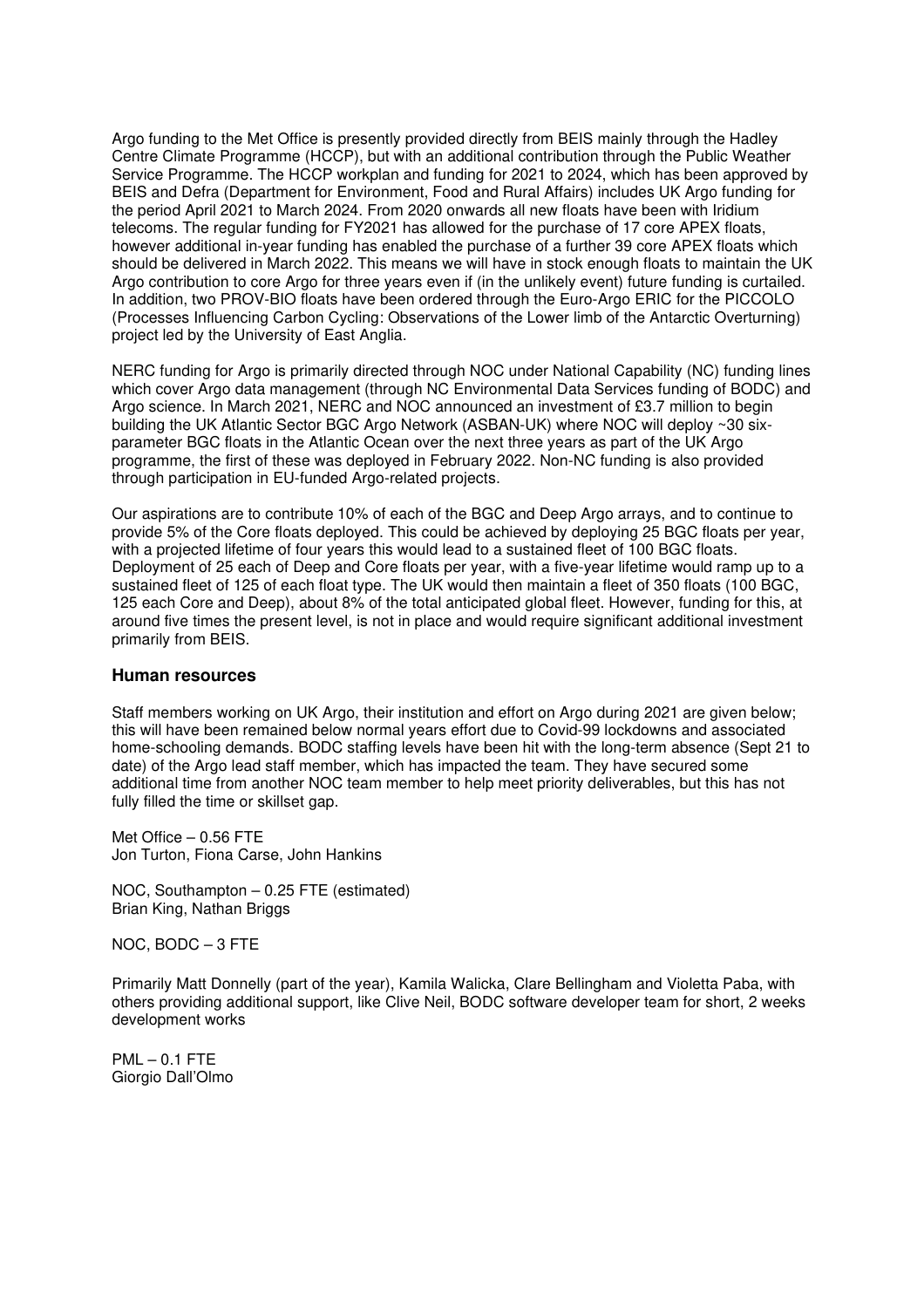# **3. Summary of deployment and data management plans**

## **Deployment plans**

As noted earlier, at 1st March in 2022 UK Argo has deployed seven core APEX and one 6-parameter PROV-BIO float.

Other floats out for deployment presently include: Two APEX-RBR-L3 and two 6-parameter PROV-BIO floats (March 2022) One Navis BGCi: North Atlantic (PAP cruise April 2022) Four APEX: South-west Atlantic (April 2022) Two APEX: Indian Ocean (floats are with Mauritius Met Service).

At the time of writing we have 37 core APEX, one APEX-RBR-L3 and two Navis BGCi floats in stock, with a further 34 core Apex and five core APEX-RBR-L3 to be delivered in March. NOC have five 6 parameter PROV-BIO in store with another 7 to be delivered spring 2022, and PML have one older PROV-BIO float that was recovered in 2018 to be refurbished.

Other deployment opportunities later in the year will be investigated. A reasonable estimate for the year 2022 would be twenty core floats, one deep float and eight BGC floats.

# **4. Uses of Argo data in the UK**

Argo data are used widely within NOC, where the science applications include:

- measurement of evolution and drivers of mixed layer processes in the (Indian Ocean);
- inventory and evolution of heat and freshwater establishing controls on budgets (both regional and global);
- deep heat content (N Atlantic).

PML have the lead for BGC Argo in the UK, where the data are used for:

- investigating different aspects of the biological carbon pump (e.g., mixed-layer pump, fragmentation, respiration of both dissolved and particulate organic matter);
- investigating export fluxes and efficiency in hypoxic ocean regions;
- providing a description of the physical environment in the framework of biological (e.g. mapping eel migration routes) and biogeochemical studies;
- developing techniques to generate 3D fields of biogeochemical variables by merging oceancolour and in-situ data;
- investigating mesoscale structures by combining altimetry and in-situ profiles with a special focus on Agulhas rings.

At the Met Office Argo data are used operationally:

- they are routinely assimilated into its FOAM (Forecasting Ocean Assimilation Model) suite which is run daily and produces 2 analysis days and a 7-day forecast. The FOAM suite now includes an improved resolution version of global FOAM with 1/12 degree horizontal resolution. This will continue to make use of Argo data to constrain the T/S fields in the same way as the original 1/4 degree resolution system.
- fields from global FOAM are also used to initialise the ocean component of coupled monthlyto-seasonal forecasts;
- Argo data are also used in the initialisation of ocean conditions in climate models run to make decadal predictions;
- near-surface Argo data are used to validate the output from the Met Office's OSTIA (Operational Sea Surface Temperature and Sea Ice Analysis), where the OSTIA fields are used as a lower boundary condition in numerical weather prediction models run by both the Met Office and ECMWF.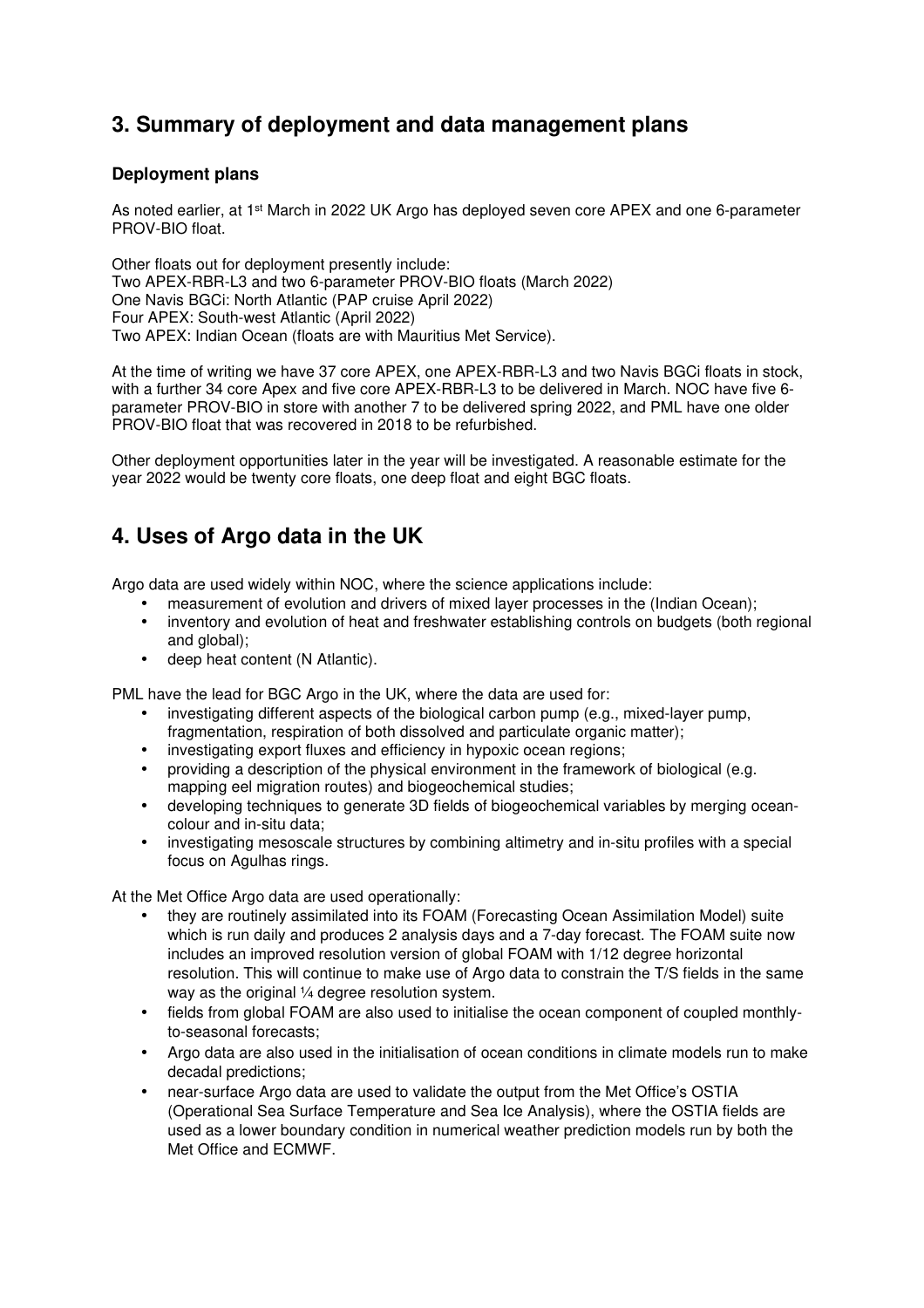• A global coupled weather forecasting system which is initialised using coupled data assimilation is now running operationally (commenced March 2022). Argo data therefore directly contribute to operational weather forecasts as well as ocean forecasts. An assessment of the impact of Argo in a lower atmospheric-resolution version of that coupled system was detailed in King et al., 2019.

Recent Met Office research & development applications (non-operational) which have made significant use of Argo data:

- a paper was published on OSSEs to investigate potential impact of expanding the Argo array (Mao et al., 2020);
- David Ford has done some OSSEs looking at the impact of the planned BGC-Argo array of floats in a global physical-biogeochemical model where he assimilates synthetic versions of the BGC Argo profiles in conjunction with satellite ocean colour data (Ford, 2021);
- one other project where we made good use of Argo data was in the assimilation of satellite sea surface salinity data from SMOS, Aquarius and SMAP. The near-surface salinity data from Argo was used to bias correct the satellite salinity data and was crucial for the performance of the assimilation of SSS data. That work is written up in Martin et al., 2019.
- Another paper was published investigating impact in FOAM and the Mercator system of satellite SSS assimilation which used Argo for assessment (Martin et al., 2020).
- An additional recent paper has been published (Dong et al., 2021) on improving ocean reanalyses (which make use of Argo data).

In the Hadley Centre for Climate Science and Services, Argo data is used to make the following products:

• EN4 contains in-situ ocean temperature and salinity profiles and objective analyses. It is updated monthly using real-time Argo profiles and GTSPP data, and annually using delayedmode Argo profiles (and WOD, GTSPP and ASBO data). EN4 is freely available for scientific research use (see http://www.metoffice.gov.uk/hadobs/en4/). The latest version is EN.4.2.2, which includes a fresh download of all the source data and a substantial update to the XBT/MBT correction schemes. EN.4.2.2 contains four ensemble members where previously there was only two. There is also a new product user guide (based on both the Argo Users' Manual and the HadIOD user guide), including FAQs and example code. EN4 is also forming part of a GEWEX EEI project - comparing Ocean Heat Content calculated from reanalyses, in situ data and satellite products (the project website is

https://sites.google.com/magellium.fr/eeiassessment/dissemination/documents?authuser=0).

• HadIOD (Hadley Centre Integrated Ocean Database) is a database of in situ surface and subsurface ocean temperature and salinity observations supplemented with additional metadata including bias corrections, uncertainties and quality flags. The dataset is global from 1850-present with monthly updates. The current version is HadIOD.1.2.0.0, the chief sources of data are ICOADS.2.5.1, EN4 and CMEMS drifting buoy data. This product has been available to the public since mid-2020 via https://www.metoffice.gov.uk/hadobs/.

Met Office science uses of the EN4 product include OHC analysis, contributions to BAMS, Ocean Obs'19 White Paper and an Earth Energy Imbalance paper (von Schuckmann et al., 2020).

## **References**

Dong, B., Haines, K., & Martin, M. (2021). Improved high resolution ocean reanalyses using a simple smoother algorithm. Journal of Advances in Modeling Earth Systems, 13, e2021MS002626. https://doi.org/10.1029/2021MS002626

Ford, D. (2021). Assimilating synthetic Biogeochemical-Argo and ocean colour observations into a global ocean model to inform observing system design. Biogeosciences, 18:2,509-534, doi:10.5194/bg-18-509-2021

King, R.R., D.J. Lea, M.J. Martin, I. Mirouze and J. Heming. The impact of Argo observations in a global weakly-coupled ocean-atmosphere data assimilation and short-term prediction system. Q J R Meteorol Soc. 2019; doi:10.1002/qj.3682